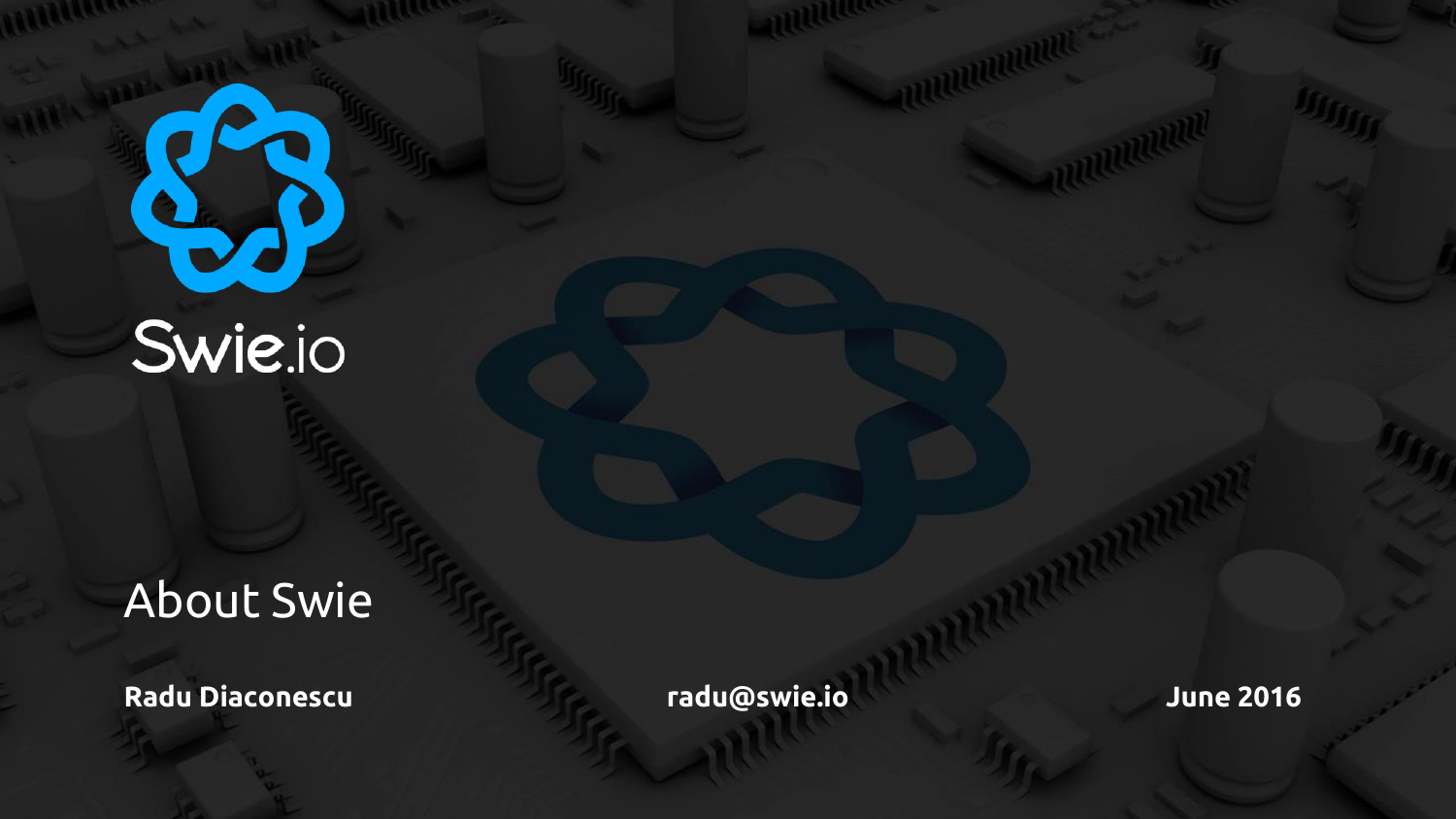"We are an Industry 4.0 company, building world's largest distributed manufacturing network!"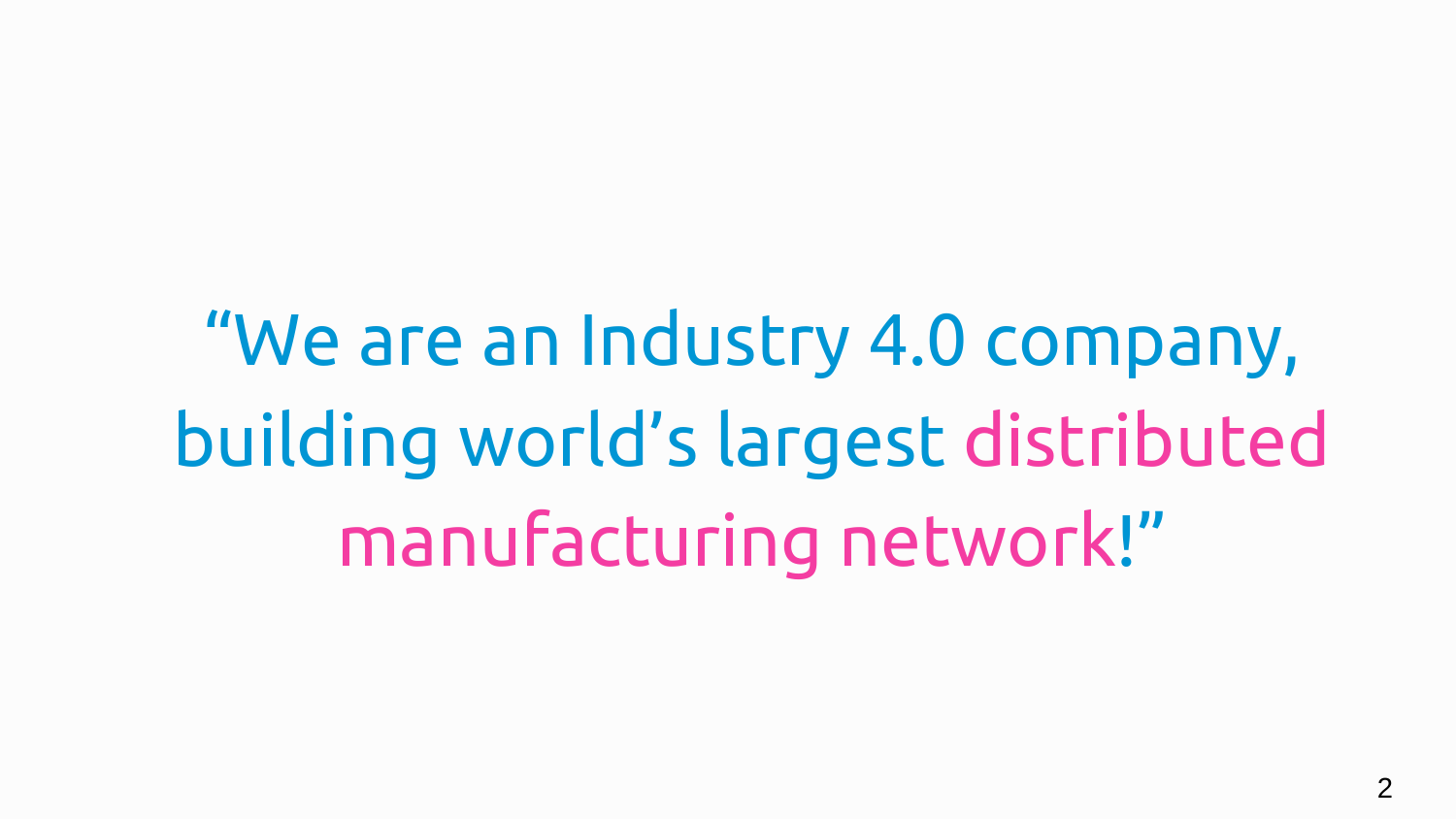





Committee of OML (Smart factory communication protocol standardization body) 35 customers from 10 countries Access to 45% market share

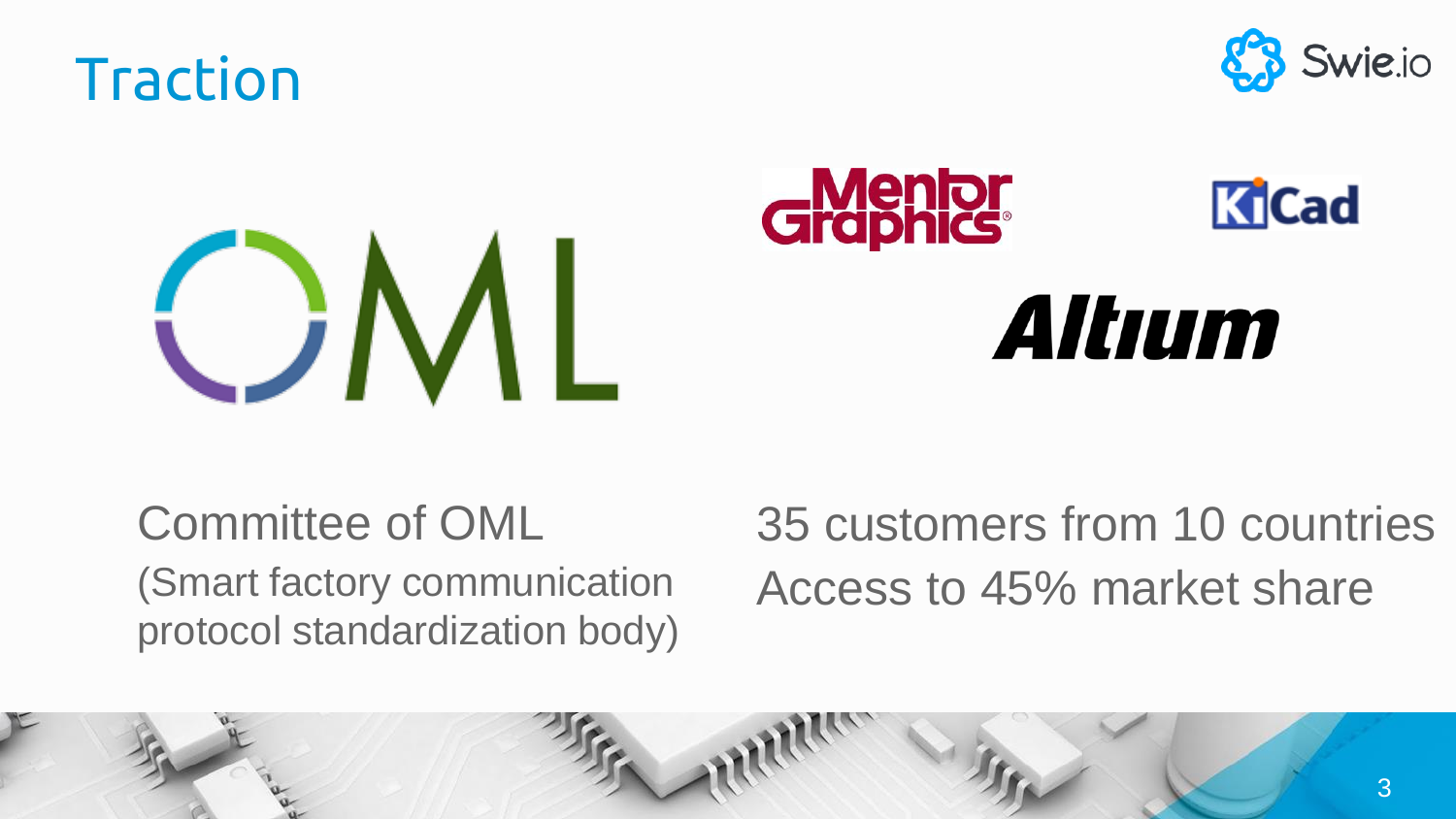### Team



**Benjamin Zhai**, CEO, 4x serial entrepreneur, 1 exit 20MM in semiconductor. **Bin Chen**, CTO. Vice Dean of China Unicom Software Research Center. **Aubrey Mnisi**, co-founder. MES/ERP architecture expert. Ex SAP. **Radu Diaconescu**, co-founder. Ex Honeywell. EPFL Master in Management.



# RIoT Engineers

**Michael Frey**, Lead Embedded Software Engineer **Florent Coen**, RIoT Engineer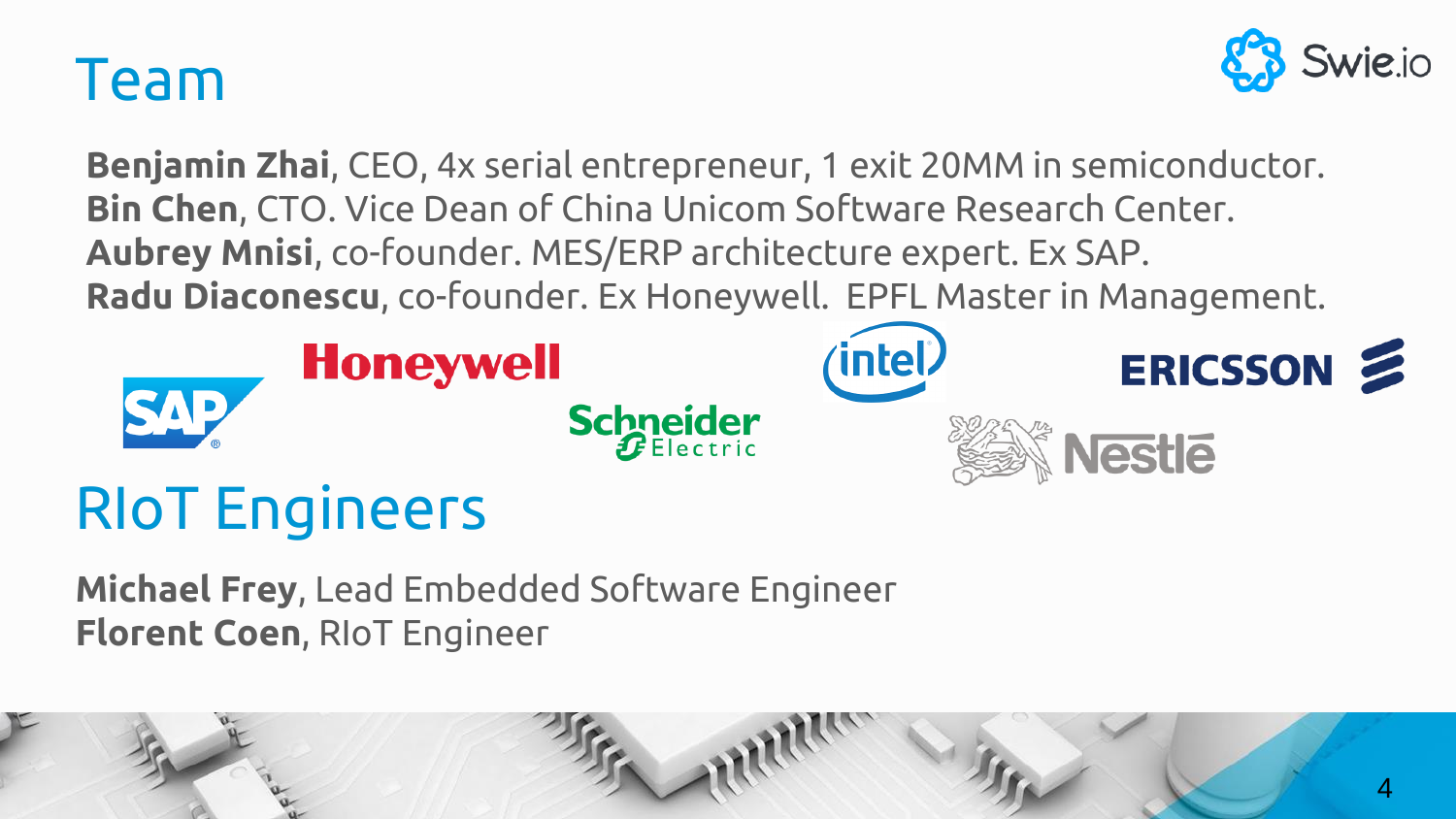billion IoT devices by 2020.

There will be

# IoT Growth

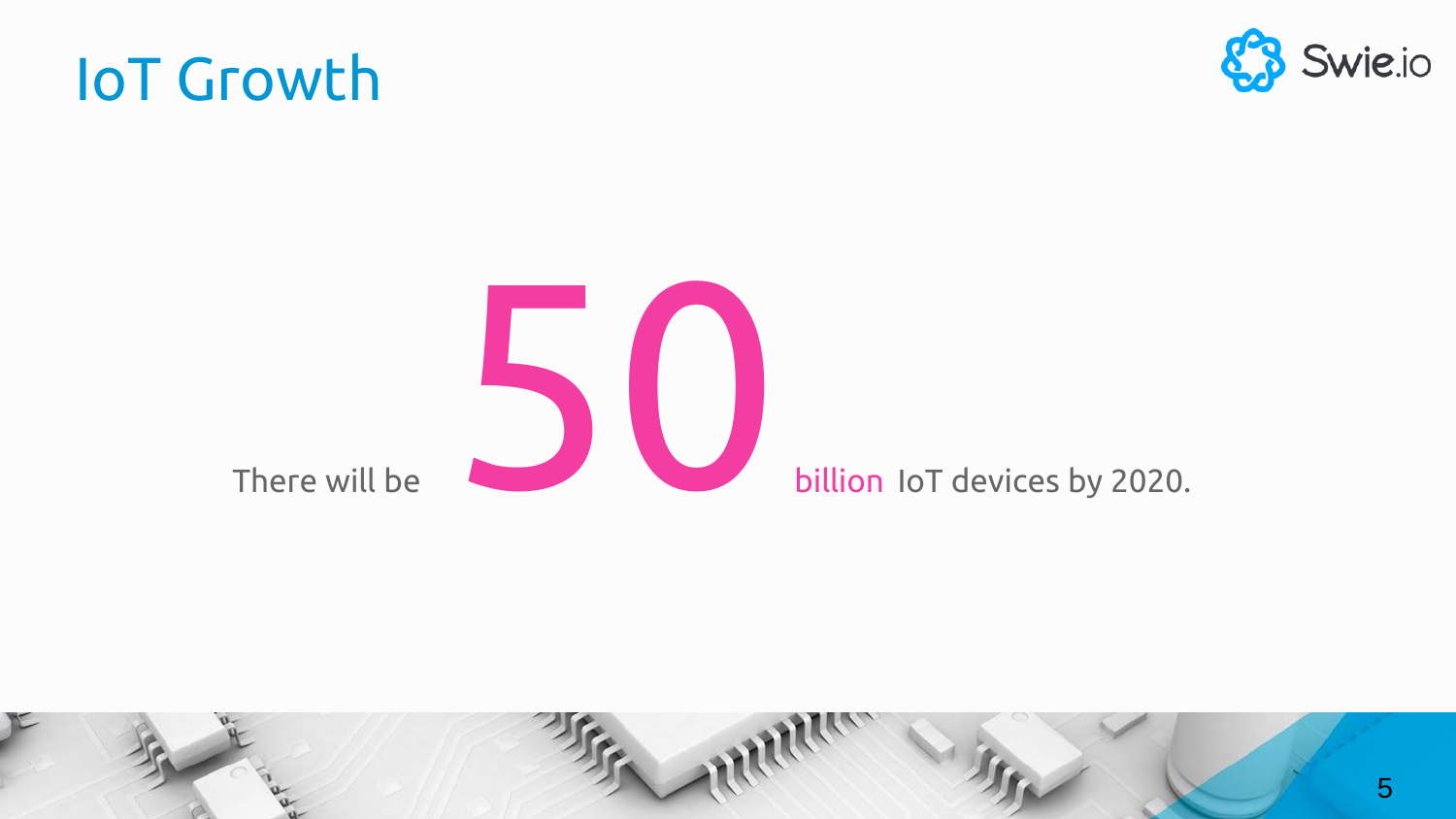

#### 6

#### Desperate Factories

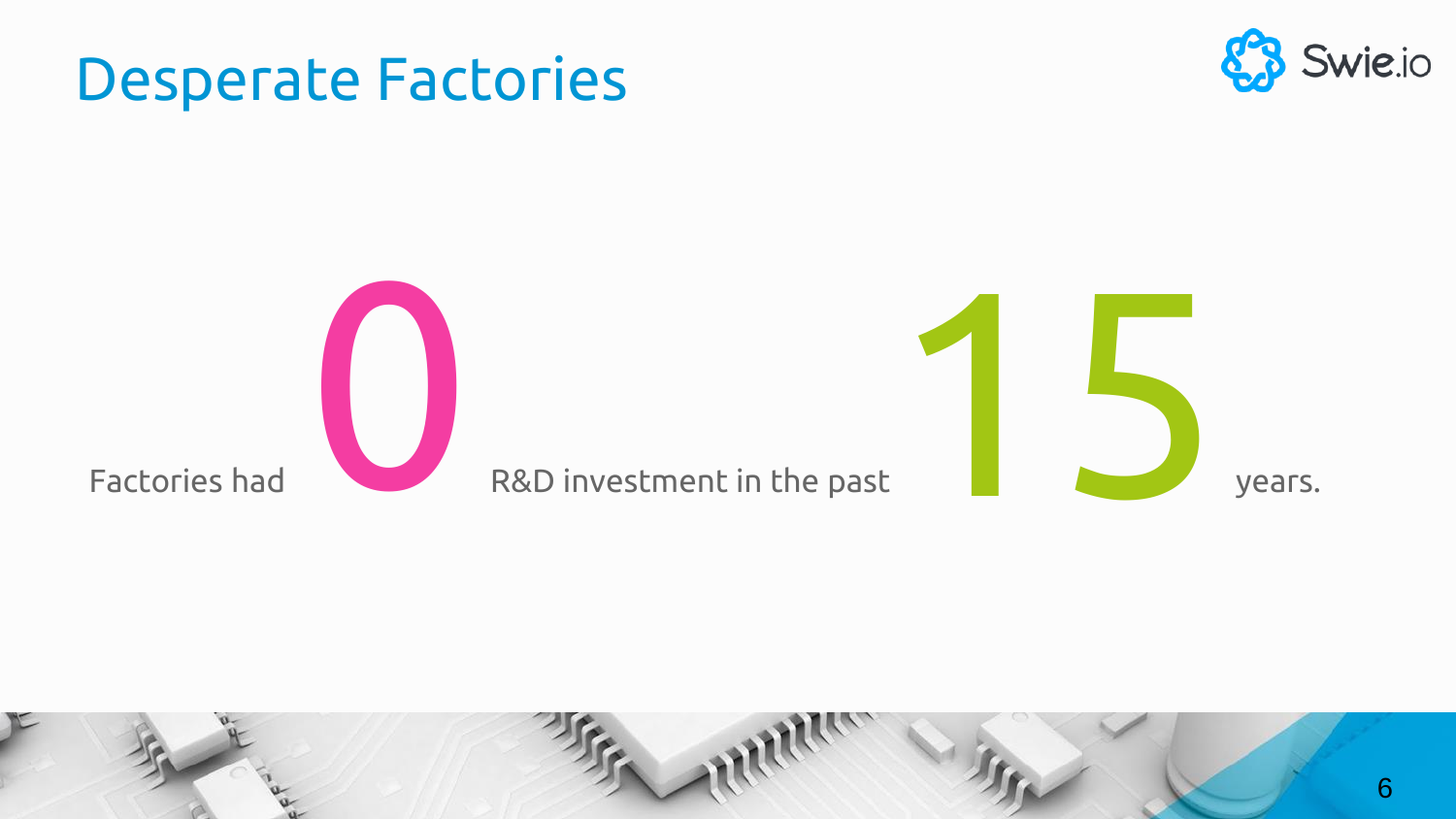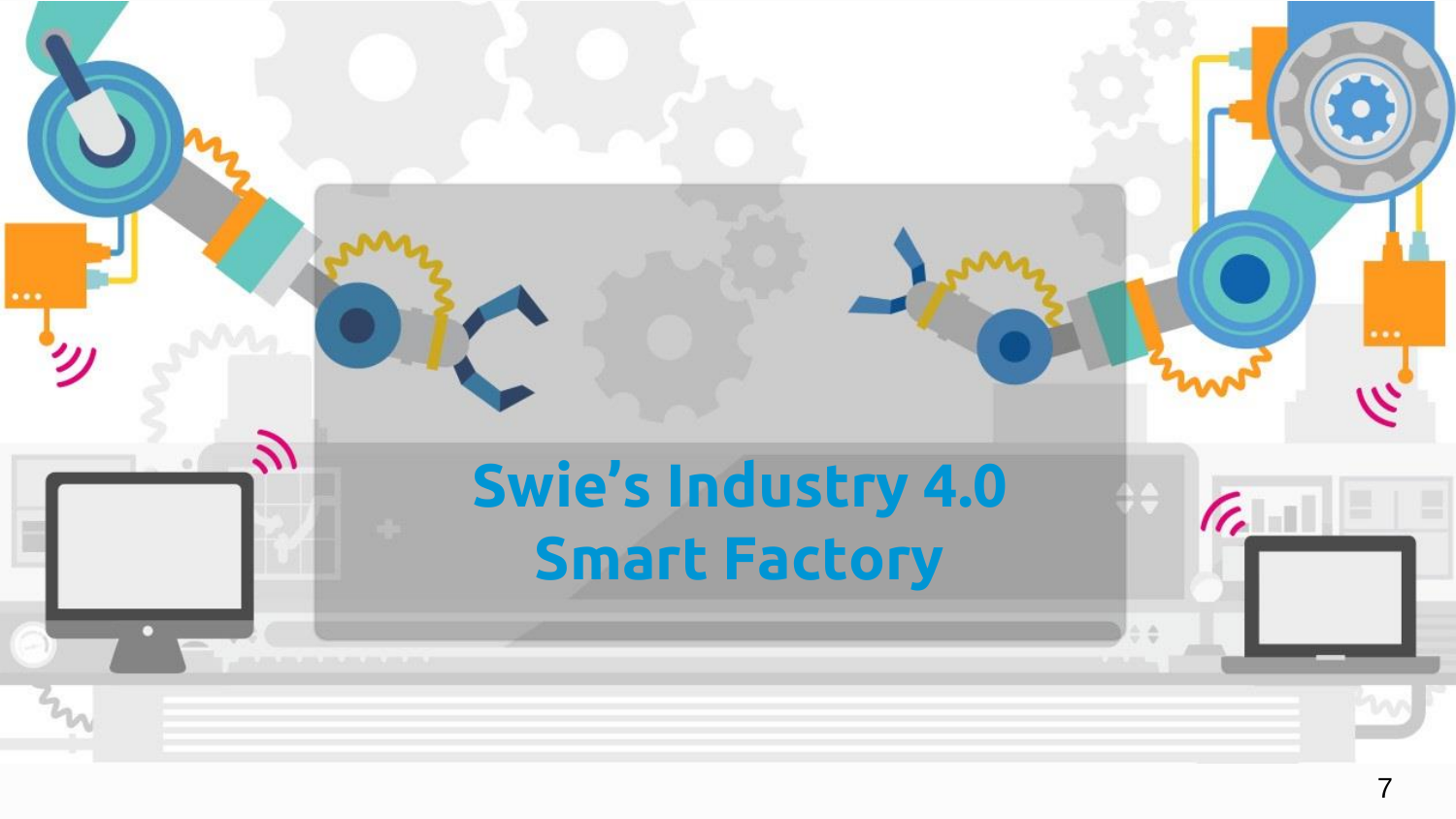# Business Model



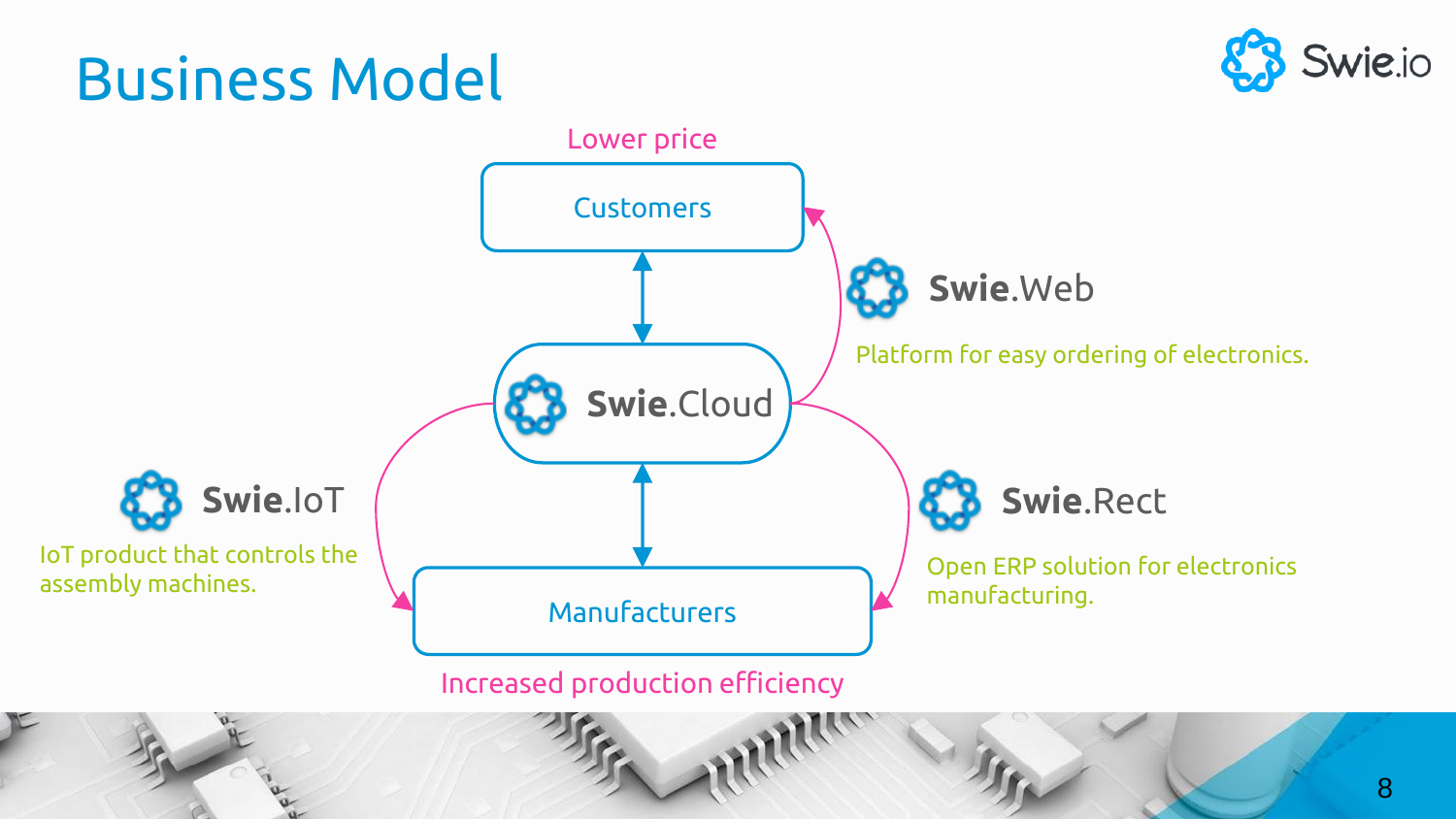# **Swie.**Cloud

### Network effect:

- Predictive maintenance
- Cross-factory setup data

#### Improves efficiency and yield.



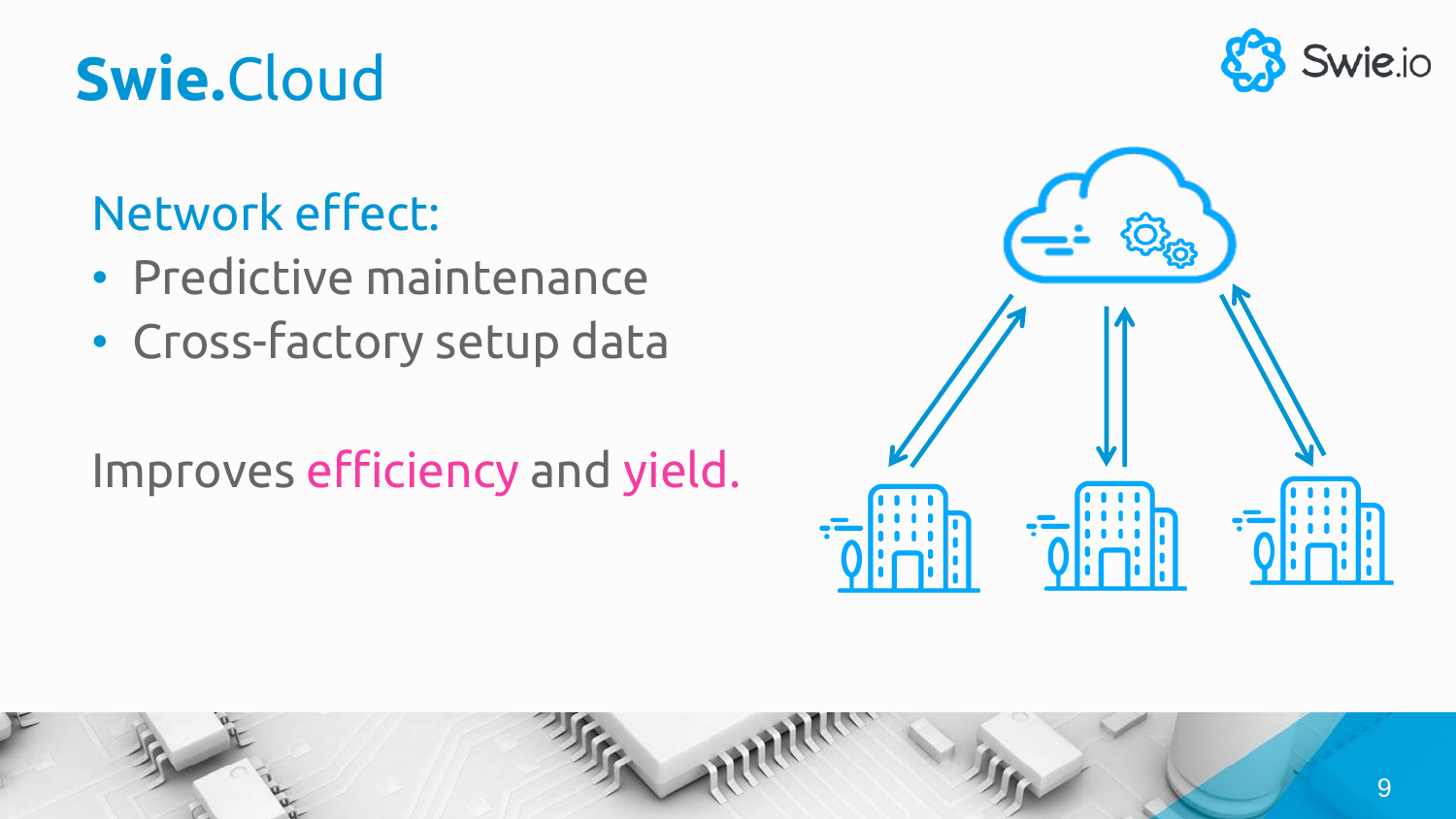# **Swie.**IoT







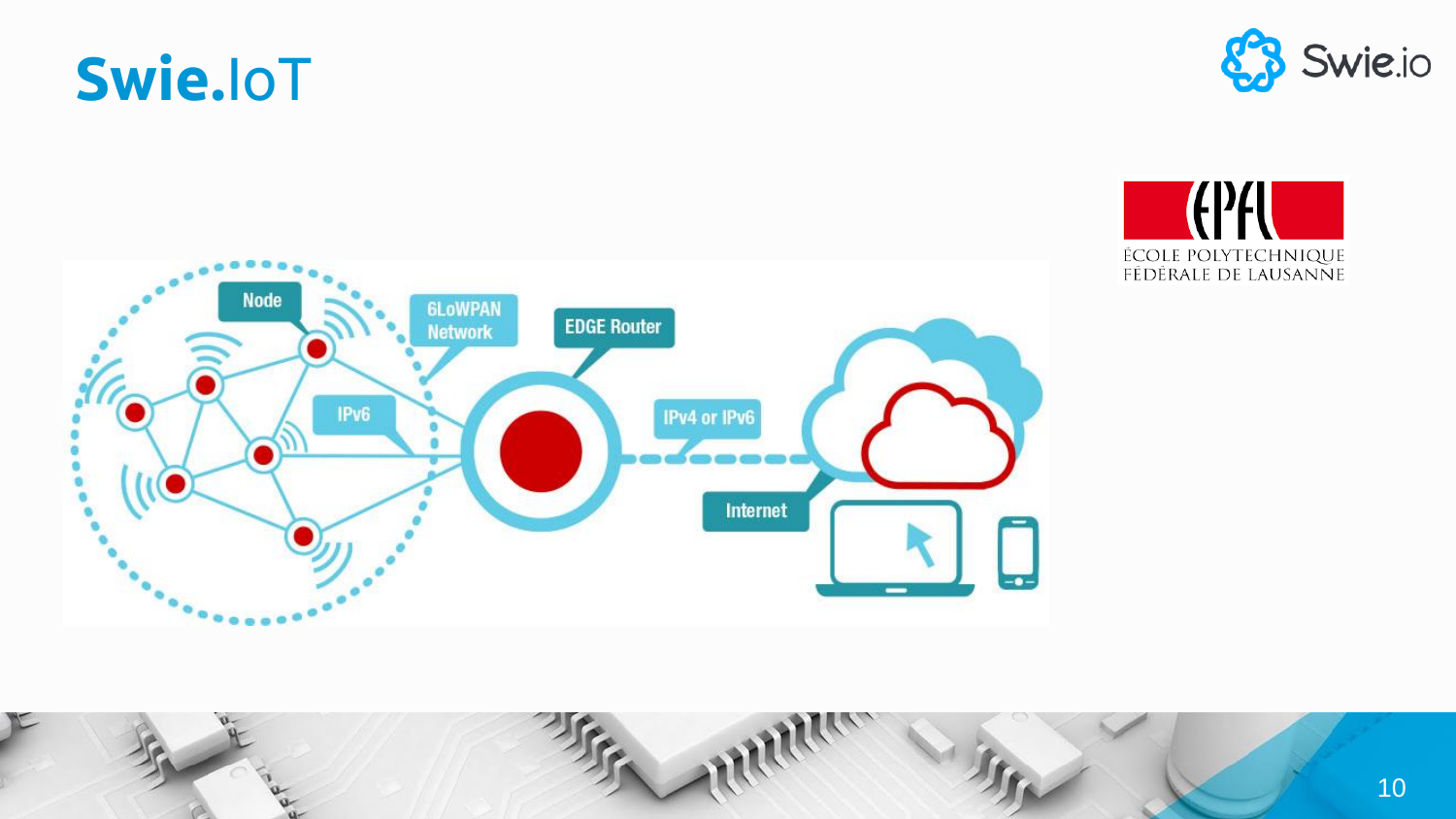# Technology – IoT RTOS



| OS                  | Min.<br><b>RAM</b> | Min.<br><b>ROM</b> | $\mathsf{C}$<br>Support | $C++$<br>Support | Multi-<br>thread | Without<br><b>MMU</b> | Modular | Real-<br>time  | <b>Berli</b><br>Freie Universität                           |
|---------------------|--------------------|--------------------|-------------------------|------------------|------------------|-----------------------|---------|----------------|-------------------------------------------------------------|
| Contiki             | < 2kB              | $<$ 30 $kB$        | $\bullet$               | ×                | $\bullet$        | $\checkmark$          | ۰       | ۰              |                                                             |
| Tiny OS             | < 1kB              | $<$ 4KB            | $\mathbf x$             | ×                | $\bullet$        | $\checkmark$          | ×       | $\pmb{\times}$ | berlin<br><b>Technische</b><br>Universität<br><b>Berlin</b> |
| Linux               | $\sim$ 1MB         | $\sim$ 1MB         | $\checkmark$            | $\checkmark$     | $\checkmark$     | $\pmb{\times}$        | ۰       |                |                                                             |
| Swie<br><b>RIoT</b> | $\sim$ 1.5 kB      | $\sim$ 5kB         | ✓                       | $\checkmark$     | $\checkmark$     | $\checkmark$          | ✓       | ✓              |                                                             |

11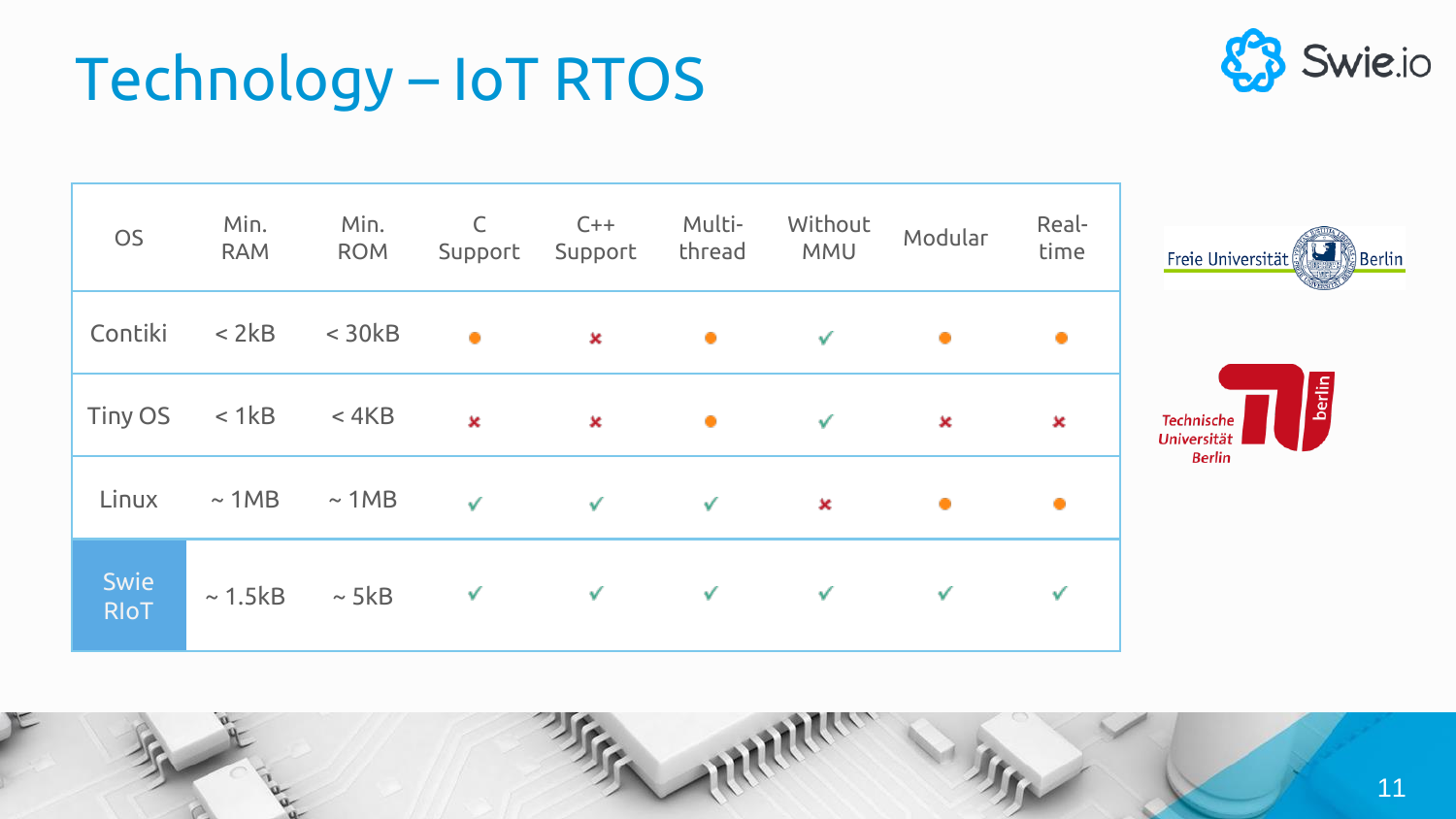# **Swie.**ERP-MES



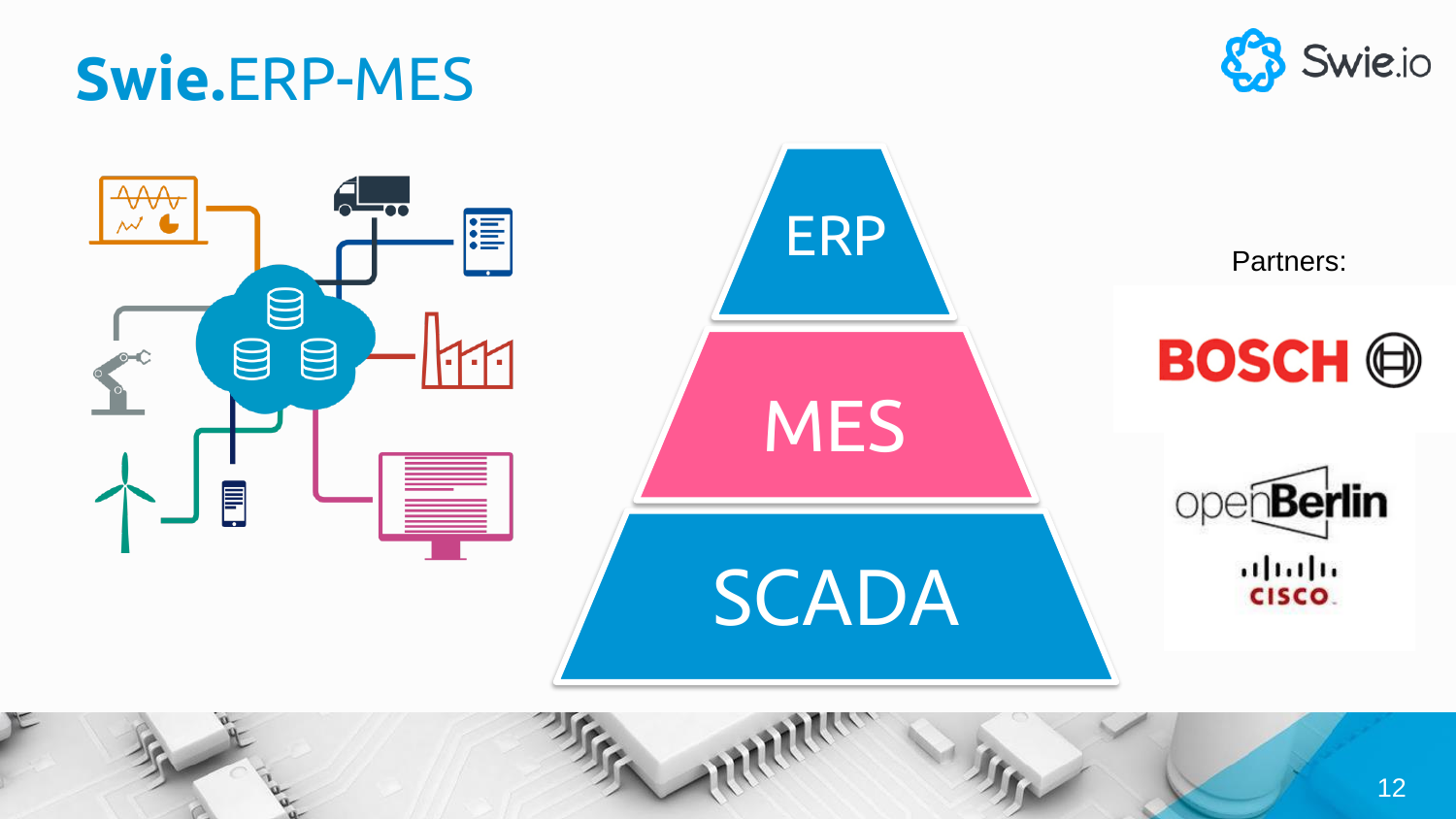## Enables New Business Model





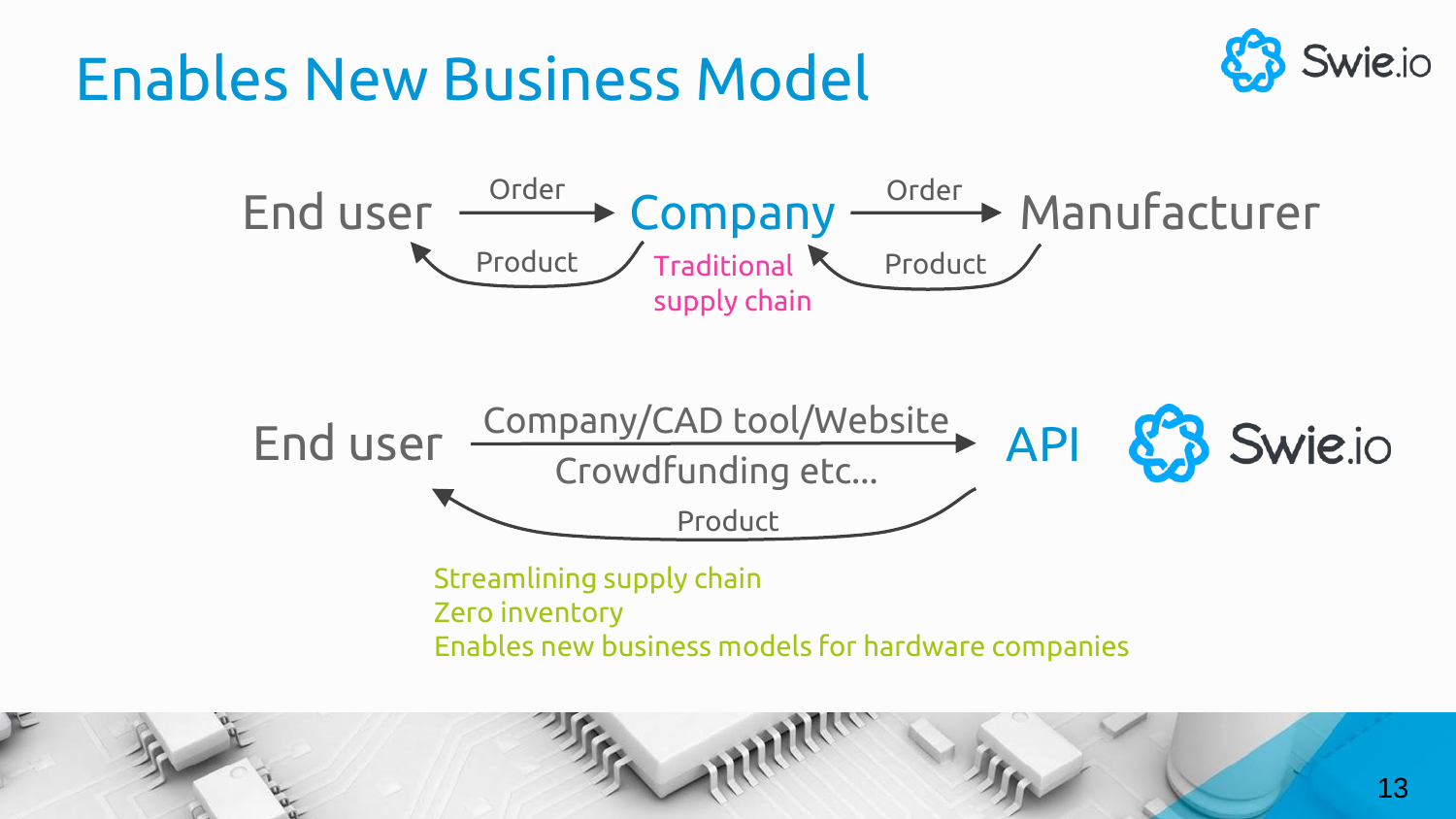# "We make dumb factories smart."